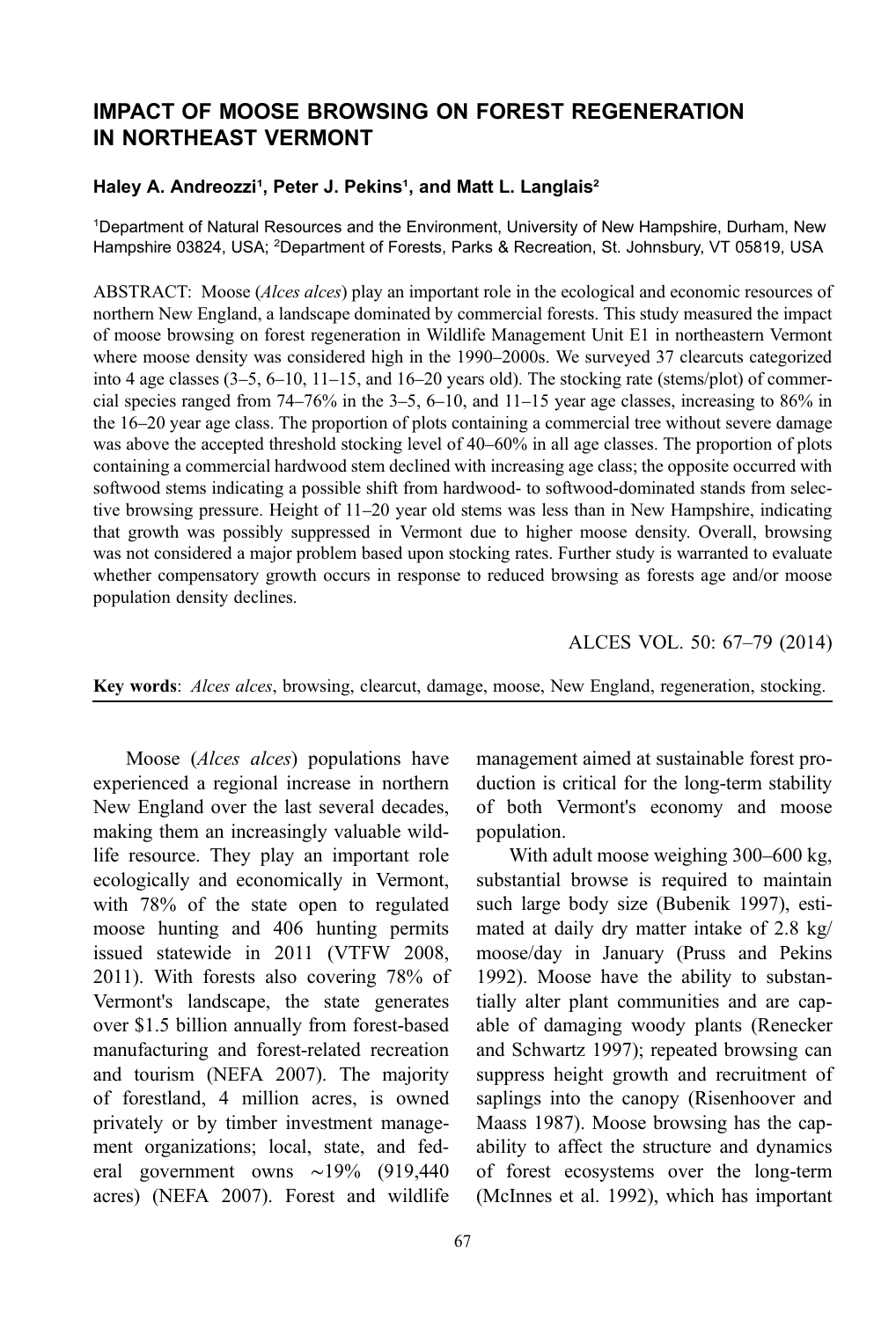implications for the management of forests where moose populations are regulated. Moose show preference for forage in clearcut and early-successional habitat that is typical of the commercially managed forests of the northeast (Thompson et al. 1995, Scarpitti et al. 2005). For example, productive moose habitat in New Hampshire was linked directly to the early successional forage created by commercial forest harvesting and early-successional browse is a dietary component year-round (Scarpitti et al. 2005, Scarpitti 2006). Clearcuts 5–20 years old provide suitable early winter habitat, as regenerating hardwood and softwood species provide both browse and cover for moose (Thompson and Stewart 1997). While the impact of moose browsing on forest regeneration has received substantial attention elsewhere, little attention has been paid to the potential and actual effects in northern New England (Pruss and Pekins 1992, Scarpitti 2006, Bergeron et al. 2011).

In order to manage moose and forest resources with respect to moose density and damage to regeneration, it is important to have extensive ecological knowledge of the relationships among moose, the ecosystems they inhabit, the plants they use as forage (Edenius et al. 2002), and the associated impacts on forest production such as timber quality impairment. As moose populations have increased in northern New England, land managers have implied that a relationship exists between high population density and reduced forest regeneration in clearcuts. On Isle Royale, McInnes et al. (1992) found that moose browsing affected the structure and dynamics of forest ecosystems on a long-term scale; however, in larger landscapes such impacts are usually more localized and often relate to high seasonal density.

In northern New Hampshire, Bergeron et al. (2011) evaluated the impact of browsing on the regeneration of commercial tree species in 3 regions with different moose

population density (0.26–0.83 moose/km2 ). While regeneration of commercial trees was not considered a regional problem at any density, specific clearcut sites with low regeneration were found adjacent to traditional moose wintering areas. It was predicted that such sites could change from hardwood to softwood dominance over time (Bergeron et al. 2011).

By the early 2000s, there was anecdotal evidence that the moose population in northeastern Vermont, specifically wildlife management unit (WMU) E, was causing measurable damage to forest regeneration; moose densities in WMU E were thought to be well over 1.5 moose/km2 (4 moose/ mile2 ) (C. Alexander, VTFW wildlife biologist, pers. comm.). To achieve the desired population level, hunting permit numbers were dramatically increased by the Vermont Department of Fish and Wildlife (VTFW) from 440 to 833 permits in 2004, when it was believed moose had approached their biological carrying capacity (VTFW 2008). The number of hunting permits rose to 1046 in 2005 and continued to increase until 2009, when 1223 permits were issued statewide in an effort to accelerate population reductions to protect forest habitat. By 2008, the population density was approaching the goal set by the 10-year moose management plan (0.7 moose/km2 [1.75 moose/mile2 ]) and the number of permits was reduced to 765 in 2010 and 405 in 2011. In response, this study was designed to evaluate the impact of moose browsing on the regeneration of commercial tree species in WMU E1 in northeast Vermont by conducting qualitative assessments of damage in clearcuts between 3–20 years of age.

#### **METHODS**

### Study Area

The study area was located in north‐ east Vermont and encompassed all of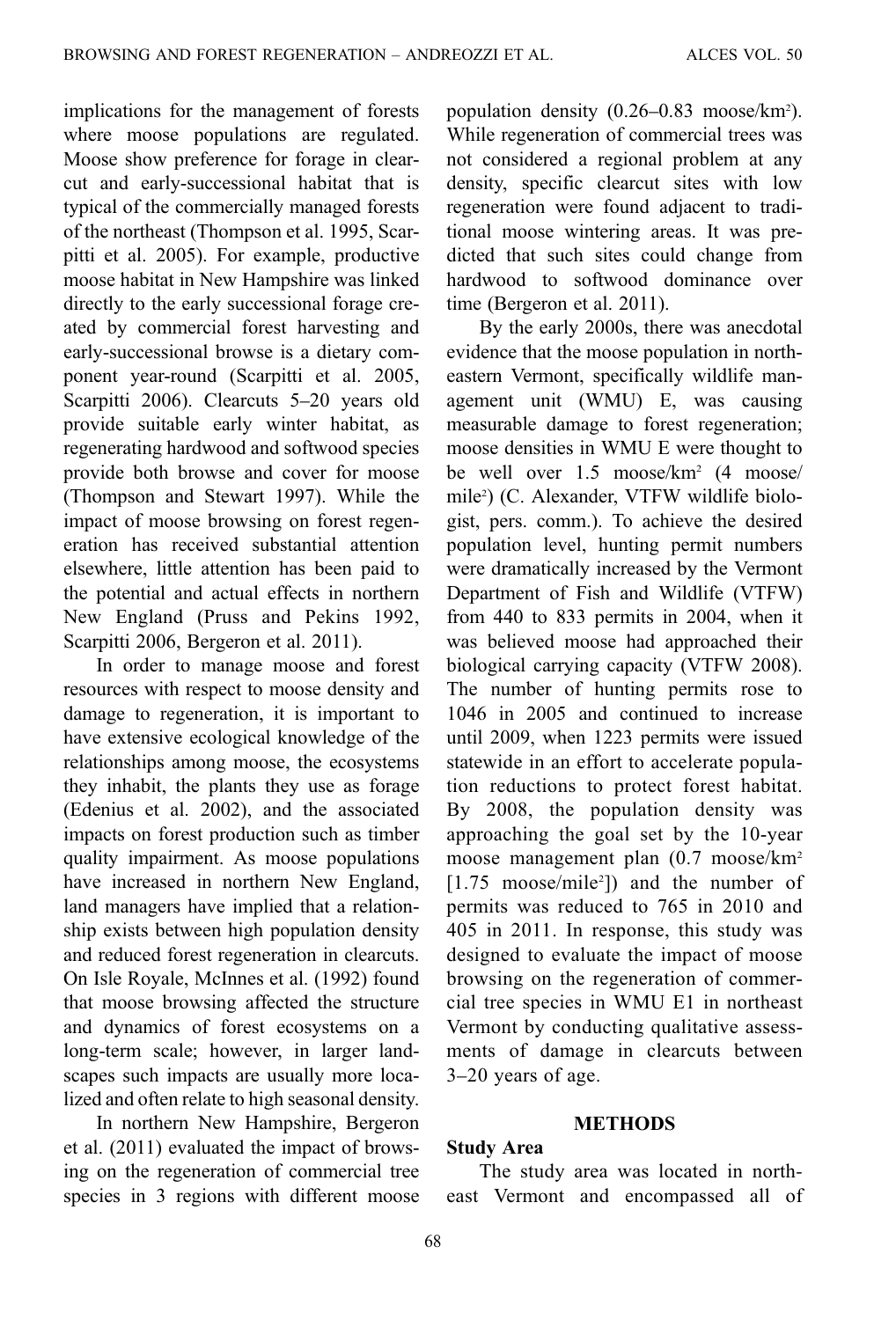VTFW WMU E1, covering an area of 682 km2 bordered by New Hampshire and Quebec (Fig. 1). Elevation ranges from  $\sim$ 250–1,130 m, and it is dominated by maple (Acer saccharum, A. pensylvanicum, A. rubrum) and birch (Betula alleghaniensis, B. papyrifera) hardwoods, and coniferous stands of balsam fir (Abies balsamea) and red spruce (Picea rubens.) While heavily forested, timber harvesting is common throughout as the majority of the land is privately owned and commercially harvested (NEFA 2007). The 2011 moose density was estimated at 0.77 moose/km2 (1.96 moose/ mi2 ) based on a rolling 3-year average of moose sightings by early winter (November) deer hunters, and was previously estimated in 2010 as 0.93 moose/km2 (2.41 moose/ mile2 ) based on aerial surveys (Millette et al. 2011).



Fig. 1. The location of the study area in Vermont used to assess the impact of moose browsing on forest regeneration, 2012. The area included all of WMU E1 in northeast Vermont.

### Field Measurements

Regeneration surveys were performed in June 2012 to measure the impact of moose browsing on forest regeneration in clearcuts 3–20 years old (Leak 2007, Bergeron et al. 2011). Clear-cuts were separated into 4 age classes (3–5, 6–10, 11–15 and 16–20 years old) in order to assess temporal changes during both the period of typical browsing (0–10 years) and at least 10 years post-browsing (11–20 years). In each age class, 8–11 clear-cuts were located using aerial photography; each was a minimum of 4.1 ha (10 acres) and a maximum of 16.2 ha (40 acres) in size to reflect the typical range in size of clear-cuts in the region (M. Langlais, Vermont Department of Forests, Parks & Recreation County Forester, pers. comm.). In certain cases, clear-cuts >16.2 ha were used to achieve appropriate sample sizes within an age class; a section ≤16.2 ha was surveyed.

Small plot surveys (milacre, ∼2.3 m diameter circle) were evenly spaced on equidistant transects throughout each clear-cut [\(Fig. 2\)](#page-3-0). In each milacre plot, the dominant stem (tallest tree) was recorded as a commercial or non-commercial tree species. If the dominant stem was non-commercial, the plot was searched for the presence of commercial species; commercial species included yellow and white birch, sugar and red maple, American beech (Fagus grandifolia), aspen (Populus spp.), black cherry (Prunus serotina), balsam fir, red and black spruce (Picea mariana), and tamarack (Larix laricina). Stem damage was assessed on a qualitative basis as fork, broom, or crook [\(Fig. 3](#page-3-0)). The height of the damage above or below breast height (approximately 1.4 m) was recorded, as well as the number of forks and crooks, and the severity of crooks based on angle. Light crooks were those  $\leq 30^{\circ}$ , moderate crooks were those 30–60°, and severe crooks were those  $>60^{\circ}$  from the dominant stem. The relative height of the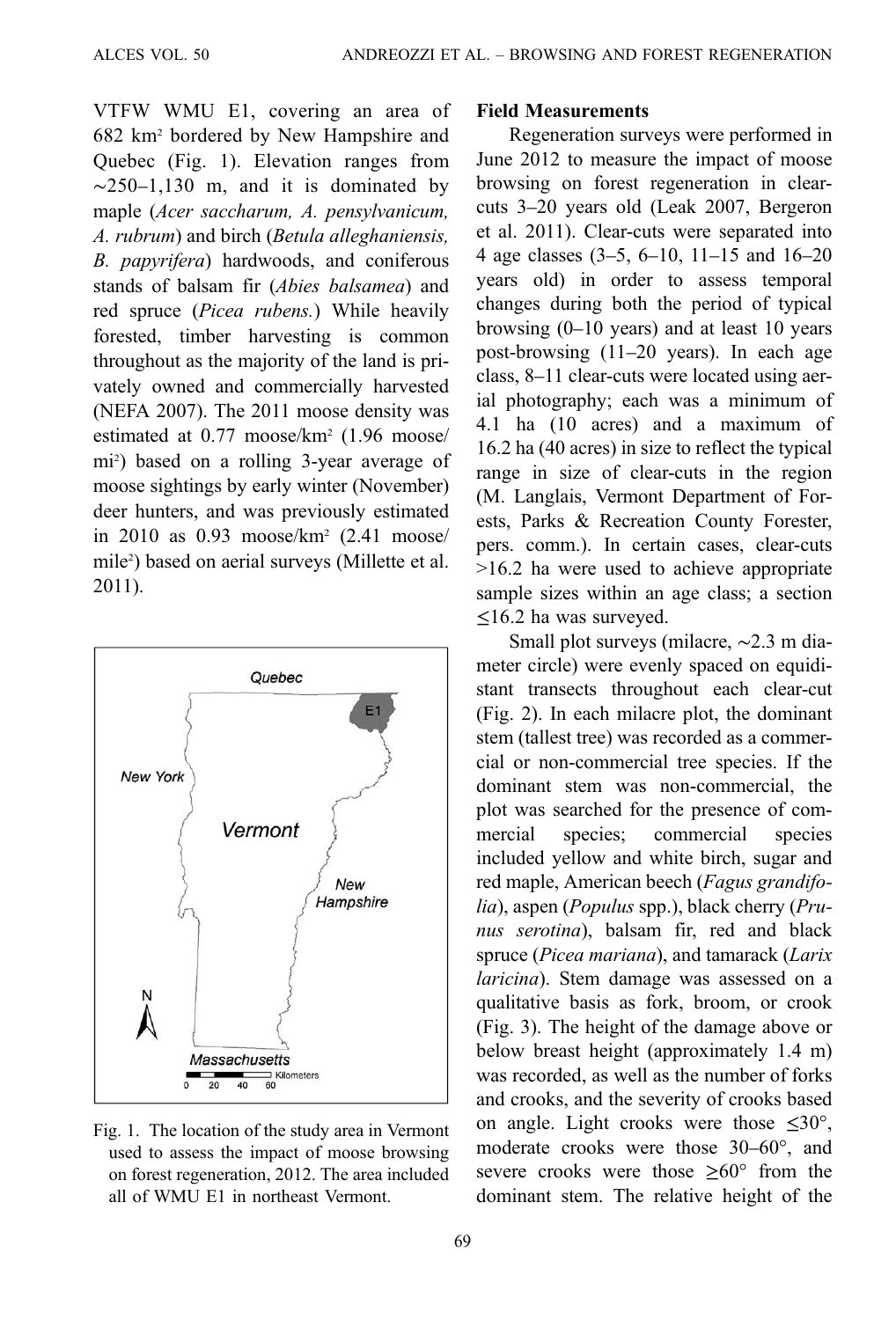<span id="page-3-0"></span>

Fig. 2. Example of the sampling design used to measure browse damage in clearcuts in northeast Vermont, summer 2012. Equidistant transects were established upon which 100– 400, 2.3 m diameter plots were established to measure the presence of dominant commercial stems, stem quality, and relative height; modeled after Bergeron et al. 2011.

dominant stem was estimated to the nearest foot when <3.05 m (10 ft), or as  $\geq 3.05$  m.

#### Data Analysis

Broomed stems and multiple forks above breast height were considered browse defects indicative of a severely damaged tree; otherwise, damage was considered light or moderate. Trees with lesser damage are

expected to recover during future growth (Switzenberg et al. 1955, Carvell 1967, Trimble 1968, Jacobs 1969). Stems with single forks above breast height, or multiple forks either above or below breast height were considered to have moderate damage. Stems with a single fork below breast height or crooks were considered to have light damage. A fully stocked stand (average density for undisturbed stand) at 80 years was assumed if a minimum of 40–60% of plots (threshold) contained a dominant commercial stem without severe damage (Leak et al. 1987). To evaluate relative height between age classes and further assess browse impact, comparisons were made of the proportion of plots containing a dominant commercial stem  $\geq$ 3.05 m height without severe damage, as vegetation  $\geq 3.05$  m was presumed to be above the typical height of moose browsing (Bergström and Danell 1986).

Temporal comparisons were made to assess if younger age classes with high initial browse pressure recover to fully stocked stands after 10–15 years. Analysis of variance (ANOVA) and pairwise Tukey's test were used to look for differences in browse damage between clear-cuts and age classes. Analyses were performed with Systat v. 13. Significance for all tests was assigned a



Fig. 3. The 3 qualitative browse categories used to describe browsing damage of dominant stems in milacre sample plots (Bergeron et al. 2011).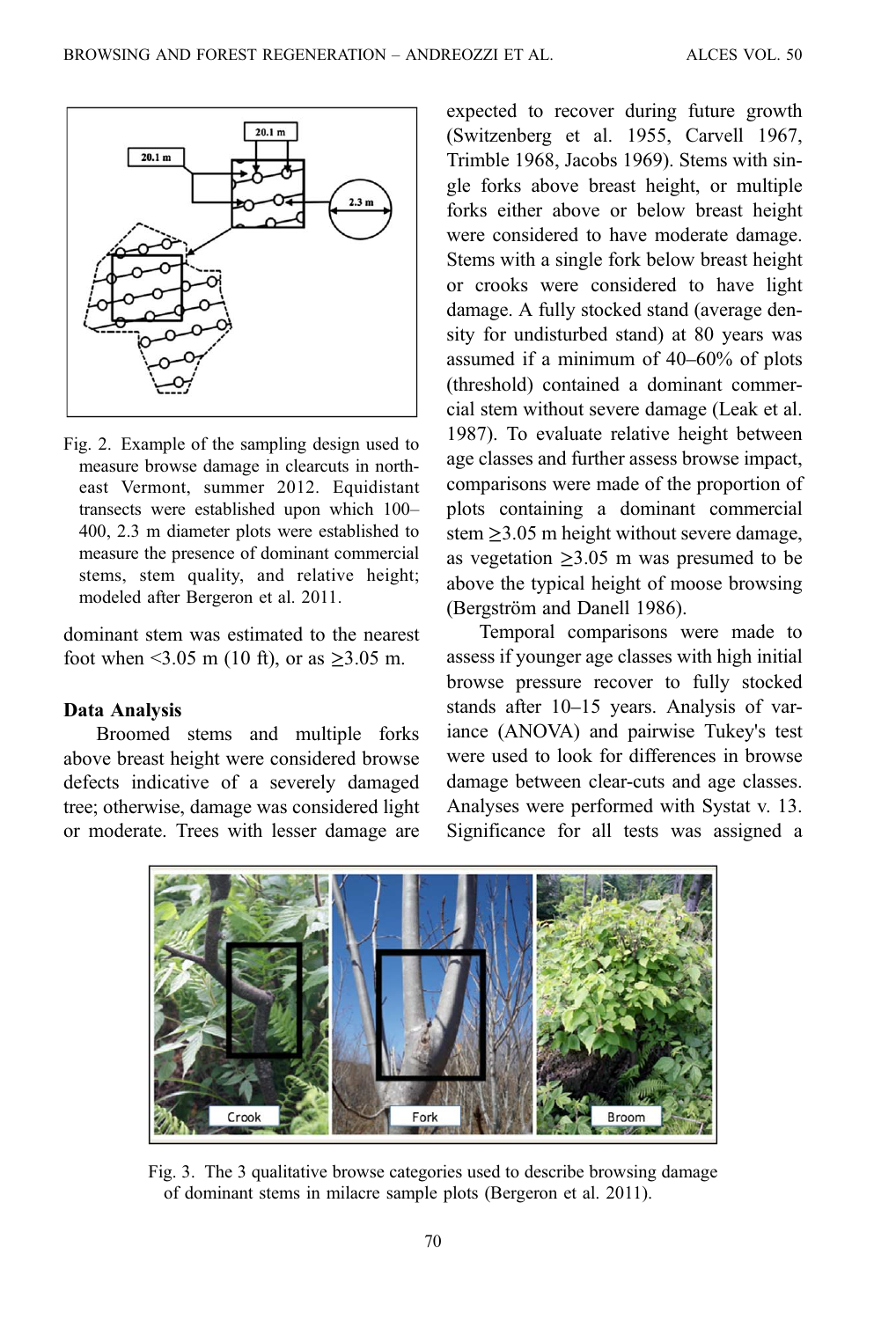priori at  $\alpha = 0.05$ . Results are presented throughout as  $6 \pm SE$ .

### RESULTS

A total of 37 clearcuts were surveyed: 11, 8, 8, and 10 in the 3–5, 6–10, 11–15, and 16–20 year age classes, respectively. There were 1709, 1291, 1442, and 1585 milacre plots surveyed in the 4 age classes, respectively. Stocking rate of commercial trees (stems/plot) was high in all age classes, and increased with age class [\(Table 1](#page-5-0)); it ranged from 74–76% in the 3–5, 6–10, and 11– 15 year age classes, increasing to 86% in the 16–20 year age class. The proportion of commercial trees with severe damage was low overall, with <10% damaged severely in all age classes except in the 16–20 age class (11%, [Table 1](#page-5-0)).

The proportion of plots containing a commercial tree without severe damage was above the defined threshold stocking level of 40–60% in all age classes [\(Table 1](#page-5-0), [Fig. 4\)](#page-5-0), ranging from 67–68% in the 3–5, 6–10, and 11–15 year age classes, and increasing to 75% in the 16–20 year class. The proportion of dominant commercial trees  $\geq 3.05$  m without severe damage increased with age class with 1, 25, and 39% in the 6–10, 11–15 and 16–20 year age classes, respectively. The proportion of plots containing a commercial hardwood stem declined with age class, averaging 62, 51, 43, and 40% in the 4 age classes, respectively. Conversely, the proportion of plots containing a commercial dominant softwood stem increased with age class, averaging 12, 24, 33 and 46% in the 4 age classes, respectively ([Fig. 5\)](#page-6-0). The highest stocking rates (>80%) were restricted to softwood-dominated stands. The majority of plots with a dominant non-commercial stem also contained commercial stems (70–81% across age classes).

The stocking rate of dominant commercial trees was lower ( $P = 0.02$ ) in the 3–5 year age class than in the 16–20 year age class, although stocking rate was above the threshold stocking level in all age classes. The proportion of dominant commercial hardwoods was higher ( $P = 0.014$ ) and the proportion of dominant commercial softwoods lower ( $P = 0.015$ ) in the 3–5 year age class than in the 16–20 year age class. The proportion of plots beyond browse height ( $\geq$ 3.05 m) and without severe damage in the 6–10 year age class was lower than the 11–15 year ( $P = 0.022$ ) and the 16–20 year age classes ( $P < 0.001$ ).

At least 3 commercial species accounted for  $\geq 50\%$  of the species composition within each age class [\(Table 2\)](#page-7-0). The majority of these species were classified with light to no damage, and the proportion of noncommercial species declined as age class increased ([Tables 1](#page-5-0) and [2\)](#page-7-0). The proportion of dominant commercial stems classified as hardwood declined with age class, averaging  $83 \pm 7.6$ ,  $69 \pm 8.5$ ,  $58 \pm 8.5$  and  $49 \pm 7.2$ % in the 4 age classes, respectively; the opposite occurred with the proportion of dominant commercial stems classified as softwood that averaged  $17 \pm 7.6$ ,  $31 \pm 8.5$ ,  $42 \pm 8.5$ , and  $51 \pm 7.2\%$ .

Red maple and yellow birch accounted for 24 and 20% of total species composition in the 3–5 year age class; no other commercial species accounted for more than 6%. In the 6–10 year class, red maple, balsam fir, and yellow birch accounted for the highest proportion of species composition (14–16% each) and in the 11–15 year age class, these 3 species accounted for 11–17% each, and red spruce 11%. Red maple, balsam fir, and red spruce accounted for the greatest proportion of dominant commercial stems (21–23% each) in the 16–20 year age class; yellow birch fell to 6% ([Table 2\)](#page-7-0).

#### DISCUSSION

Overall, the impact of moose browsing on the regeneration of commercial tree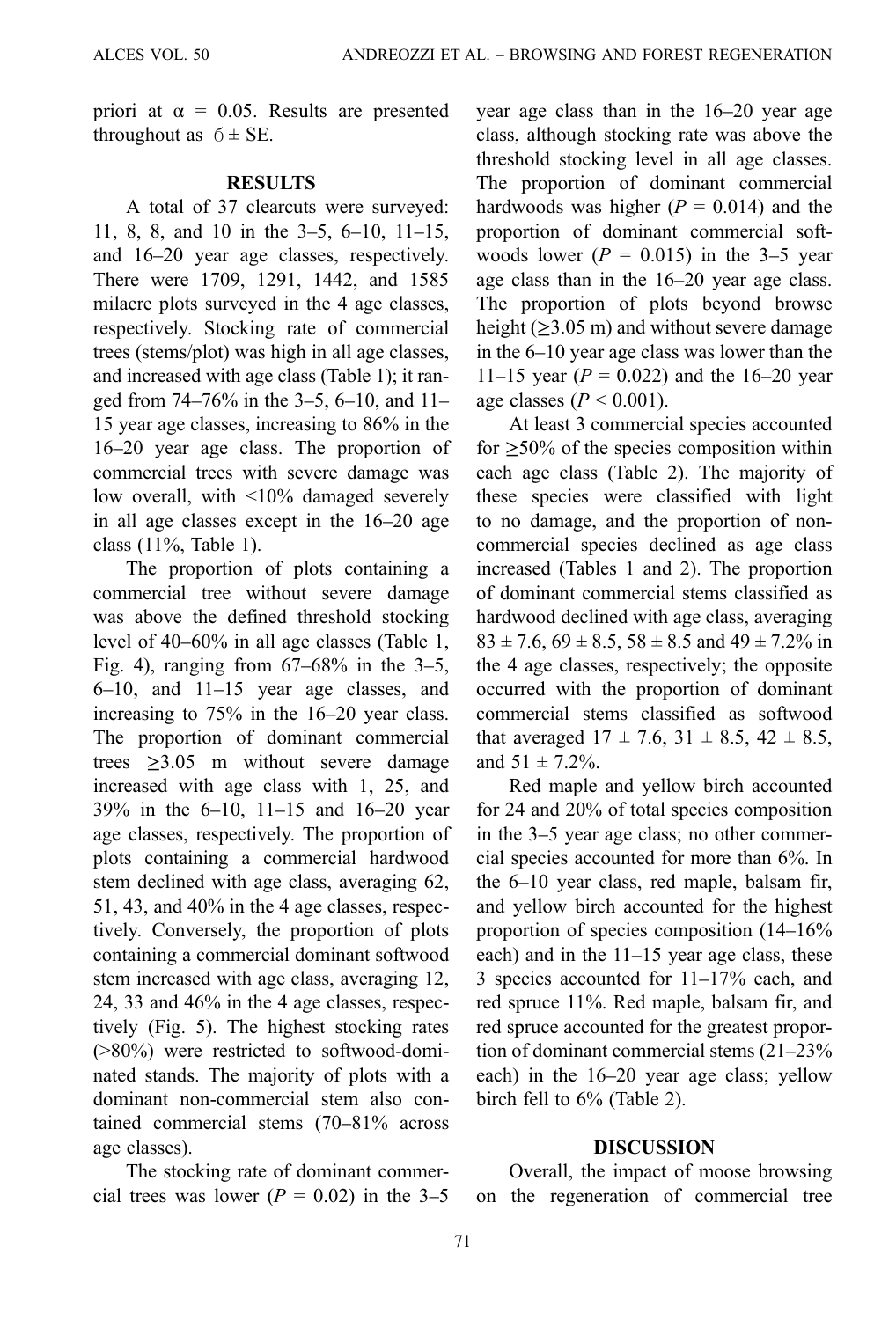<span id="page-5-0"></span>Table 1. Summary values indicating the stocking of commercial tree species, stocking of commercial trees with and without severe damage, the proportion of commercial trees  $\geq$ 3.05 m in height without severe damage, and the proportion of dominant commercial hardwood and softwood stems in clearcuts in northeastern Vermont, 2012. Rows with the same letter within columns are not statistically different  $(P > 0.05)$ .

| Age<br>Class | Stocking rate<br>of dominant<br>commercial<br>trees $(\frac{6}{6})^1$ | Stocking rate<br>of dominant<br>commercial<br>trees $w/o$<br>severe<br>damage $(\frac{9}{6})^2$ | Stocking rate<br>of dominant<br>commercial<br>trees w/ severe<br>damage $(\%)^3$ | Proportion of<br>dominant<br>commercial<br>trees $w$ o<br>severe damage<br>and $\geq$ 3.05 m<br>tall $(\%)$ | Proportion of<br>dominant<br>commercial<br>hardwoods $(\% )$ | Proportion of<br>dominant<br>commercial<br>softwoods $(\% )$ |
|--------------|-----------------------------------------------------------------------|-------------------------------------------------------------------------------------------------|----------------------------------------------------------------------------------|-------------------------------------------------------------------------------------------------------------|--------------------------------------------------------------|--------------------------------------------------------------|
| $3 - 5$      | 74 <sup>a</sup>                                                       | 67                                                                                              | 6                                                                                | N/A                                                                                                         | 83 <sup>a</sup>                                              | 17 <sup>a</sup>                                              |
| $6 - 10$     | $75^{ab}$                                                             | 68                                                                                              |                                                                                  | 1 <sup>a</sup>                                                                                              | 69 <sup>ab</sup>                                             | 31 <sup>ab</sup>                                             |
| $11 - 15$    | $76^{ab}$                                                             | 67                                                                                              | 9                                                                                | $25^{\rm b}$                                                                                                | $58^{ab}$                                                    | $42^{ab}$                                                    |
| $16 - 20$    | 86 <sup>b</sup>                                                       | 75                                                                                              | 11                                                                               | 39 <sup>b</sup>                                                                                             | 49 <sup>b</sup>                                              | 51 <sup>b</sup>                                              |

<sup>1</sup>Proportion of plots containing dominant stems considered to be commercial species

<sup>2</sup>Proportion of plots containing dominant commercial stems not considered to be severely damaged

<sup>3</sup>Proportion of plots containing dominant commercial stems considered to be severely damaged



Fig. 4. Stocking guide for main crown canopy of even-aged hardwood and mixed-wood stands relative to basal area, number of trees per acre, and mean stand diameter. The A-line is fully stocked, the B-line is suggested residual stocking  $(~60\%)$ , and the C-line is minimum stocking  $(~40\%)$  (Leak et al. 1987). The proportion (%) of commercial trees without severe damage are plotted by age class; stocking is projected to a 4" mean stand diameter.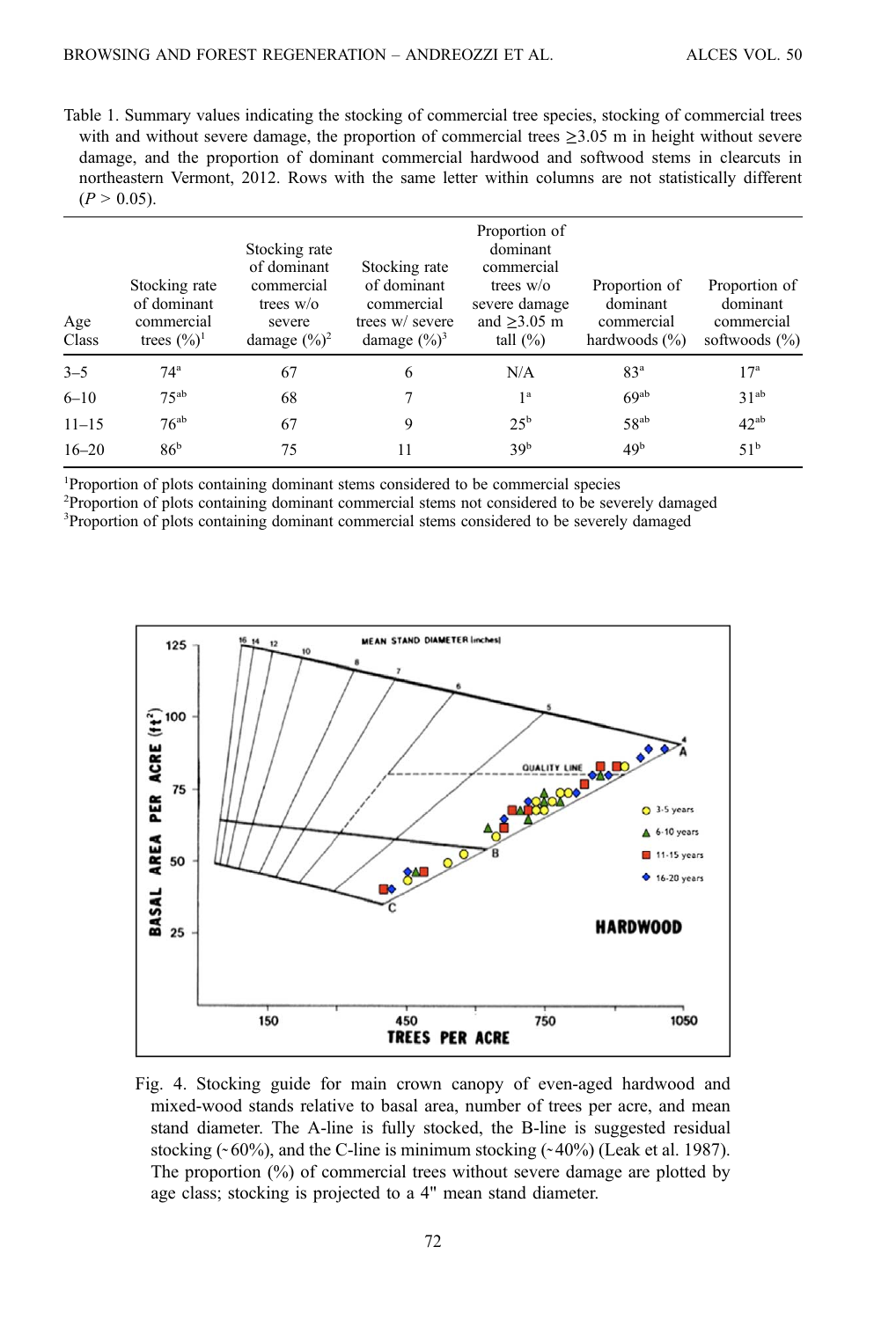<span id="page-6-0"></span>species in northeast Vermont was considered minor. The stocking rate of commercial trees without severe damage was acceptable in all age classes based upon the minimum threshold stocking level of 40–60%, and severe damage from browsing was low in all age classes with regard to acceptable levels, ranging from 6–11% ([Table 1](#page-5-0)). While damage was low in all age classes, site-specific severe browsing can shift species composition (Edenius et al. 2002). For example, moose drastically altered localized species composition on Isle Royale, Michigan where browsed sites had lower overall tree density than unbrowsed sites due to decline in balsam fir and mountain ash (Sorbus americana) and concurrent increase in white spruce (Picea glauca) densities (Snyder and Janke 1976).

The increasing proportion of dominant softwood stems with age indicates a possible shift to softwood-dominated stands due to selective browsing of hardwood species (Fig. 5). The highest stocking rates (>80%) were restricted to softwood-dominated stands, and stands experiencing the highest levels of damage were stocked predominantly with hardwood species that had much higher damage relative to the softwood species ([Table 2](#page-7-0)); softwood species will likely dominate these stands as they mature. The most commercially valuable hardwood species in the study region are yellow birch and sugar maple, and they were dominant species in the youngest 2 age classes, but accounted for only 6 and 5% of dominant stems in the 16–20 year class.

Conversely, the commercial softwood species, balsam fir and red spruce, were minimal in the youngest age classes, but accounted for a large proportion of the dominant stems (21% each) in the 16–20 year class. Red maple, a less valuable commercial species, was the most common deciduous tree species in all age classes ranging from 13–24% of dominant stems ([Table 2](#page-7-0)). A



Fig. 5. Proportion (%) of plots containing either dominant commercial hardwood or softwood stems by age class in nothereastern Vermont, 2012.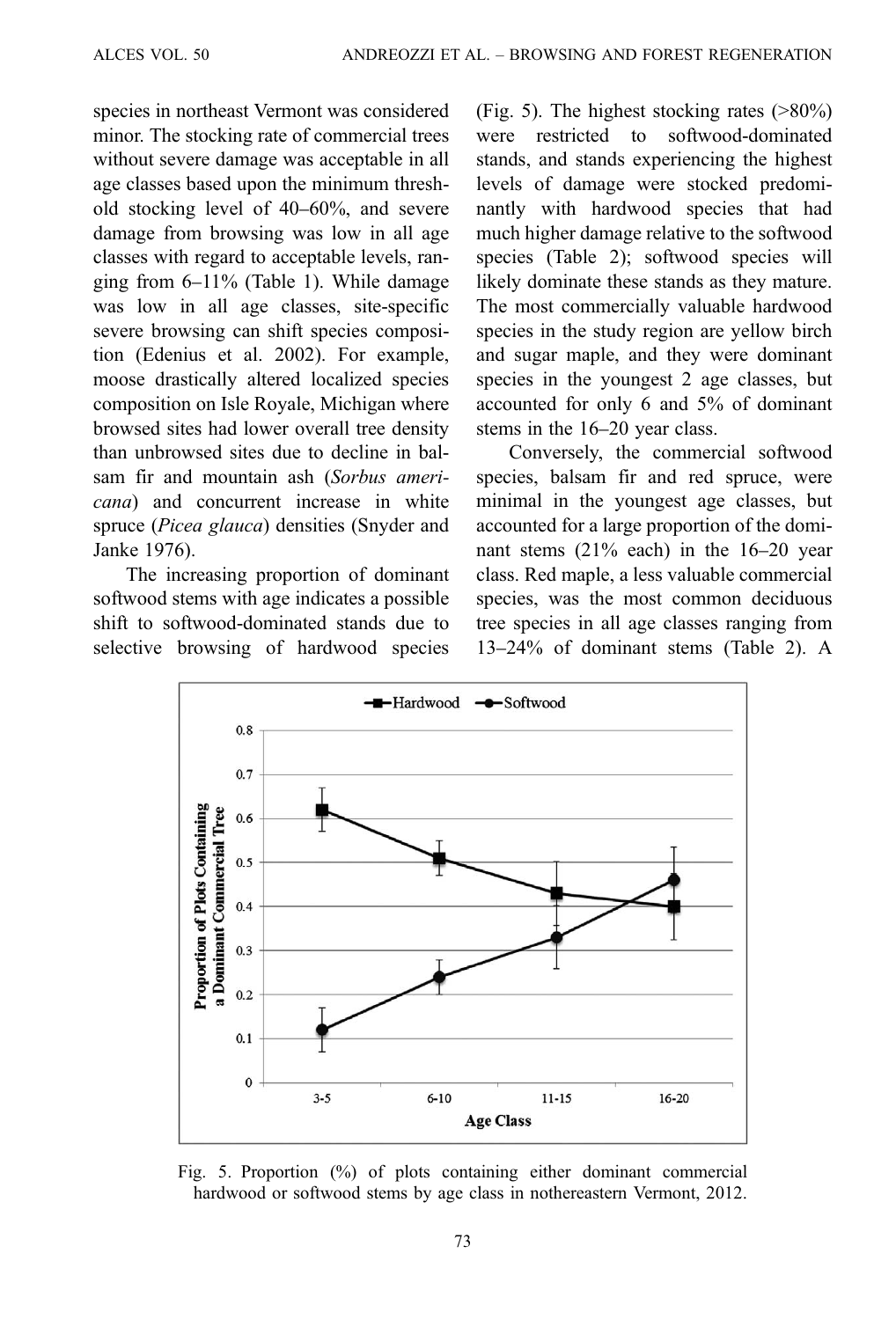| Age<br>Class | Species             | Severe Damage    | Moderate Damage  | <b>Light Damage</b> | No Damage        | Total        |
|--------------|---------------------|------------------|------------------|---------------------|------------------|--------------|
| $3 - 5$      | American beech      | $\mathbf{0}$     | $\mathbf{0}$     | $\overline{2}$      | $\mathbf{1}$     | 3            |
|              | Aspen spp.          | $\boldsymbol{0}$ | $\boldsymbol{0}$ | 3                   | $\boldsymbol{0}$ | 3            |
|              | Balsam fir          | 1                | $\theta$         | 2                   | 3                | 6            |
|              | Black cherry        | 1                | $\mathbf{0}$     | $\theta$            | $\overline{0}$   | 1            |
|              | Red maple           | $\mathbf{0}$     | $\boldsymbol{0}$ | 15                  | 8                | 24           |
|              | Red spruce          | 0                | $\mathbf{0}$     | $\mathbf{1}$        | 3                | 5            |
|              | Sugar maple         | 0                | $\mathbf{0}$     | 4                   | $\overline{2}$   | 6            |
|              | Tamarack            | 0                | $\mathbf{0}$     | $\mathbf{0}$        | $\mathbf{1}$     | 2            |
|              | White ash           | $\mathbf{0}$     | $\mathbf{0}$     | $\theta$            | $\overline{0}$   | 1            |
|              | White birch         | 1                | $\mathbf{0}$     | $\mathbf{1}$        | $\mathbf{1}$     | 3            |
|              | Yellow birch        | 1                | $\mathbf{0}$     | 13                  | 5                | 20           |
|              | Non commercial      | NA               | <b>NA</b>        | <b>NA</b>           | <b>NA</b>        | 26           |
| $6 - 10$     | American beech      | $\mathbf{0}$     | $\mathbf{0}$     | 2                   | $\mathbf{1}$     | 3            |
|              | Aspen spp.          | 0                | $\mathbf{0}$     | $\mathbf{1}$        | $\overline{0}$   | 2            |
|              | Balsam fir          | 1                | 1                | $\overline{4}$      | 9                | 15           |
|              | Red maple           | 1                | 1                | 12                  | 3                | 16           |
|              | Red spruce          | $\mathbf{0}$     | $\mathbf{0}$     | $\overline{0}$      | 9                | 9            |
|              | Sugar maple         | 0                | $\mathbf{0}$     | 8                   | $\overline{2}$   | 10           |
|              | White ash           | 1                | $\bf{0}$         | $\mathbf{0}$        | $\overline{0}$   | 1            |
|              | White birch         | 2                | $\theta$         | 2                   | $\theta$         | 4            |
|              | Yellow birch        | 1                | $\mathbf{0}$     | 11                  | 3                | 14           |
|              | Non commercial      | NA               | <b>NA</b>        | <b>NA</b>           | <b>NA</b>        | 25           |
| $11 - 15$    | American beech      | 1                | $\mathbf{0}$     | $\mathbf{1}$        | $\mathbf{0}$     | 3            |
|              | Aspen spp.          | $\mathbf{0}$     | $\mathbf{0}$     | 3                   | 2                | 6            |
|              | Balsam fir          | $\overline{2}$   | 1                | 7                   | 7                | 17           |
|              | Black spruce        | $\mathbf{0}$     | $\mathbf{0}$     | $\theta$            | $\mathbf{1}$     | 1            |
|              | Red maple           | 3                | 2                | 8                   | $\boldsymbol{0}$ | 13           |
|              | Red spruce          | 0                | $\mathbf{0}$     | 1                   | 9                | 11           |
|              | Sugar maple         | 1                | $\mathbf{0}$     | 3                   | $\mathbf{0}$     | 4            |
|              | White birch         | 4                | 1                | 4                   | $\bf{0}$         | 9            |
|              | Yellow birch        | $\overline{c}$   | $\mathbf{0}$     | 8                   | $\mathbf{1}$     | 11           |
|              | Non commercial      | NA               | NA               | $\rm NA$            | NA               | 24           |
| $16 - 20$    | American beech      | $\mathbf{1}$     | $\mathbf{1}$     | 3                   | $\overline{2}$   | 6            |
|              | Aspen spp.          | $\boldsymbol{0}$ | $\boldsymbol{0}$ | $\mathbf{0}$        | $\mathbf{1}$     | $\mathbf{1}$ |
|              | Balsam fir          | $\overline{2}$   | $\boldsymbol{0}$ | 5                   | 14               | 21           |
|              | <b>Black</b> spruce | $\boldsymbol{0}$ | $\boldsymbol{0}$ | $\mathbf{0}$        | $\mathbf{1}$     | $\mathbf{1}$ |
|              | Red maple           | $\boldsymbol{7}$ | $\mathbf{1}$     | 14                  | $\mathbf{1}$     | 23           |

<span id="page-7-0"></span>Table 2. Species composition (%) and browse damage category of dominant stems by age class in clearcuts in northeastern Vermont, 2012.

Table 2 continued . . . .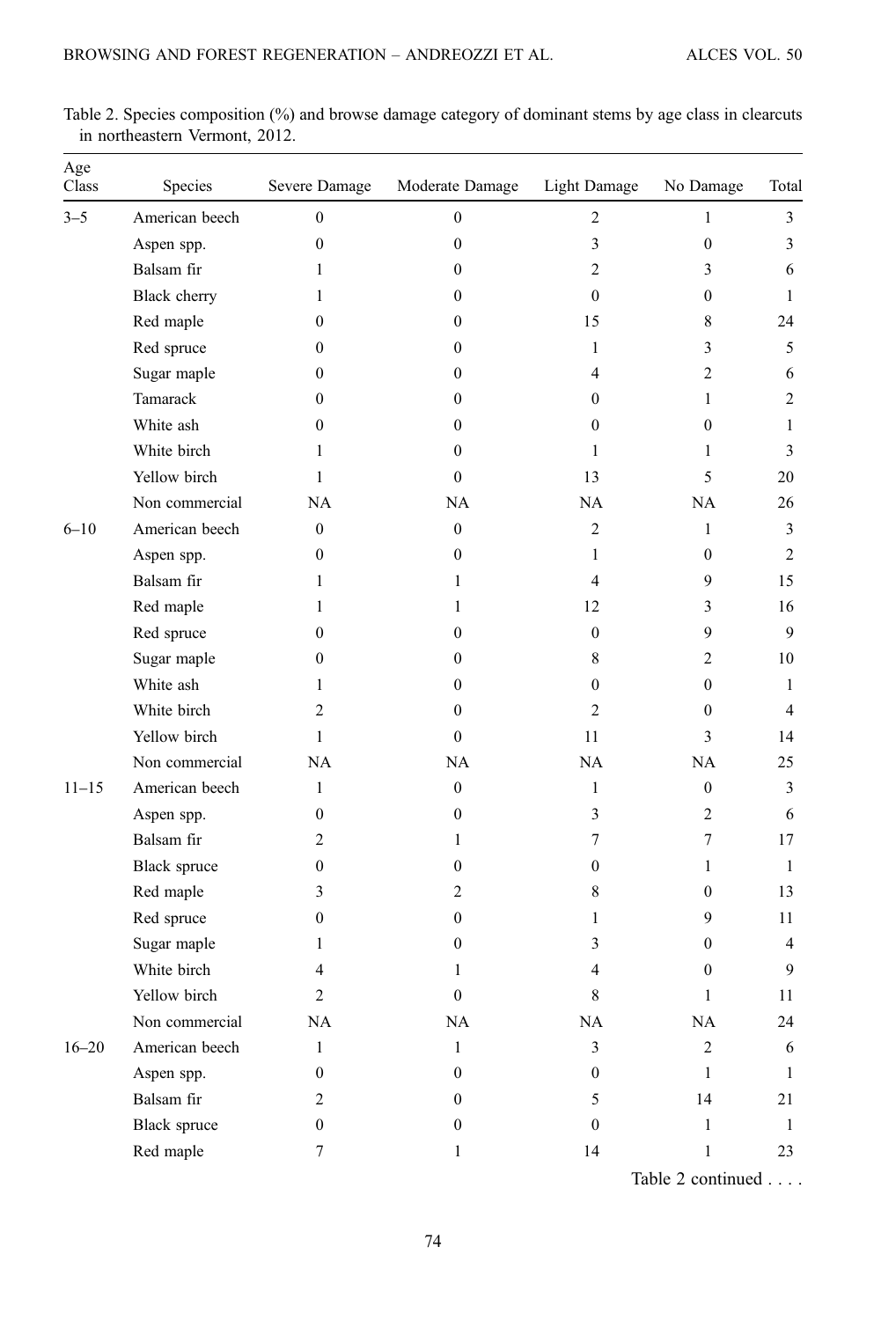| Age<br>Class | <b>Species</b> | Severe Damage | Moderate Damage | Light Damage | No Damage | Total        |
|--------------|----------------|---------------|-----------------|--------------|-----------|--------------|
|              | Red spruce     | $\theta$      | 0               |              | 20        | 21           |
|              | Sugar maple    |               | 0               | 4            |           |              |
|              | White birch    |               | $^{(1)}$        |              | $\theta$  |              |
|              | Yellow birch   | 3             | 0               |              | $\Omega$  | <sub>0</sub> |
|              | Non commercial | NA            | NA              | NA           | <b>NA</b> | 14           |

Table 2 continued

similar trend occurred in New Hampshire (Bergeron et al. 2011) where the proportion of dominant commercial hardwood stems also declined with age class. Heavy browsing pressure could potentially accelerate successional development by arresting or retarding the height development of preferred browse species in the region (McInnes et al. 1992, Davidson 1993). While previous site compositions are unknown, it is possible a shift from hardwood to softwood dominated stands may be the natural successional trend for these sites. Although harvest records were unavailable for most sites, it appeared that many were originally mixed wood stands.

The proportion of dominant commercial trees  $\geq$ 3.05 m (beyond browse height) without severe damage increased with age class, peaking at 39% at 16–20 years [\(Table 1\)](#page-5-0). These stems are expected to recover from any moderate or light damage during future growth without browsing. In contrast, average values in adjacent northern New Hampshire were 36, 60, and 71% in the 3 older age classes, suggesting that growth was more suppressed in Vermont. Intense browsing in areas of high moose density can arrest or retard growth of preferred browse species (Bergerud and Manuel 1968, Angelstam et al. 2000). A study with exclosures on Isle Royale, Michigan indicated that repeated browsing by moose retarded vertical growth of palatable species such as aspen and paper

birch, and prevented stems from growing beyond browsing height resulting in a more open canopy (Risenhoover and Maass 1987). Although heavy browsing of the same species in successive years can result in hedgy growth and lower height potential (Peek et al. 1976, Peek 1997), such stems can compensate if browsing declines or if removed in successive years; for example, after release of a dominant stem in forked stems (Jacobs 1969) and the straightening of crooked stems with secondary growth over time (Switzenberg et al. 1955, Trimble 1968). A clipping study on Isle Royale indicated that the site-dependent survival and growth of balsam fir were related to suppression brought about by severe browsing in previous years (McLaren 1996). Accurate prediction of damage is complicated by this dynamic process that is likely influenced by local site conditions, and seasonal moose density and site fidelity.

In studies assessing browse damage in both southern and northern New England, time since harvest was negatively correlated with foraging intensity (Faison et al. 2010, Bergeron et al. 2011) which may allow compensatory growth by desirable hardwood species beyond the  $16-20$  year age class. However, an increasing dominance of softwood species coupled with suppressed growth of hardwood species indicates a possible shift in species composition in WMU E1. Several studies have indicated change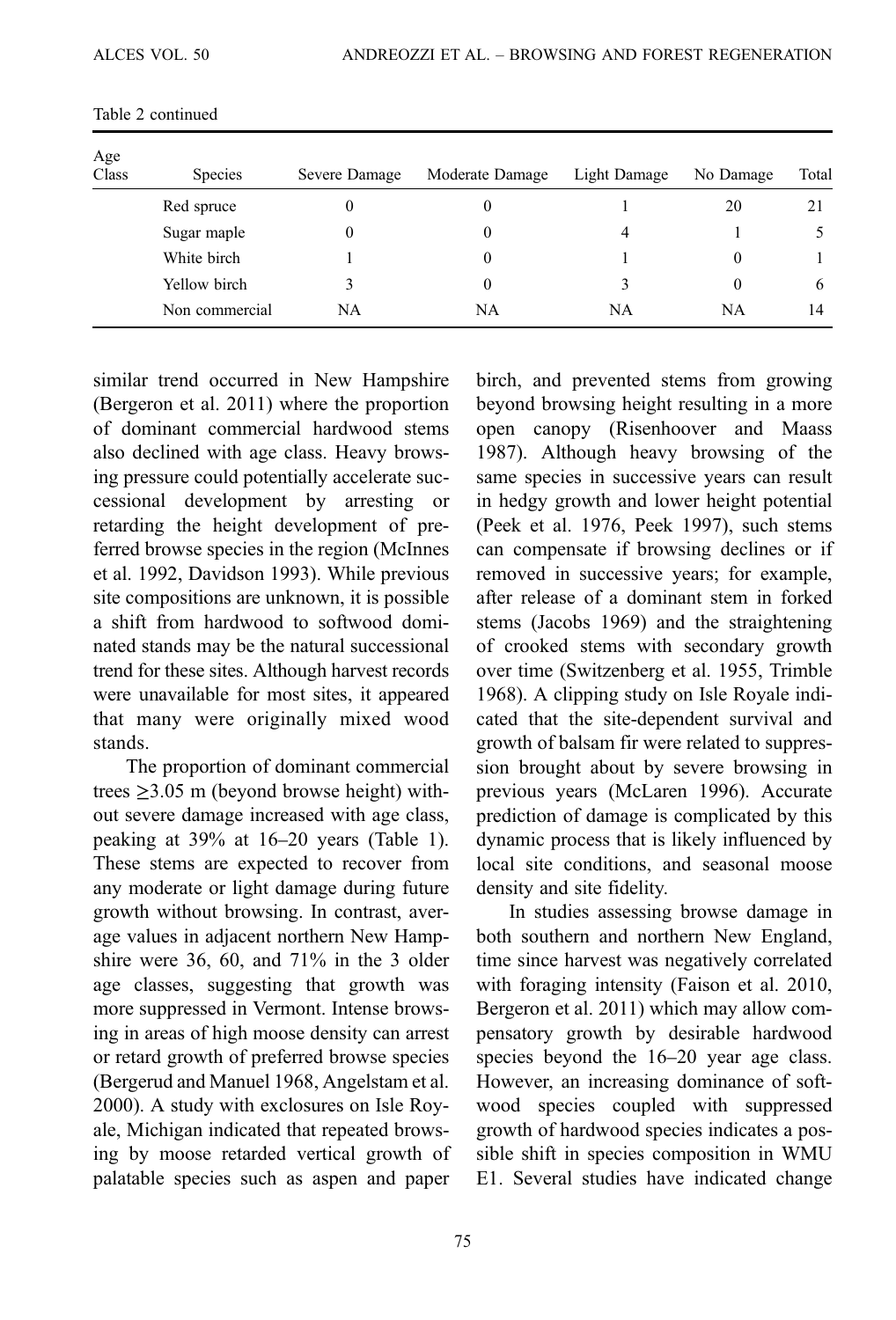in forest composition due to heavy moose browsing. In Finland, Heikkila et al. (2003) measured reduced height of preferred browse species resulting in the release of conifers from competition. On Isle Royale, moose prevented aspen, birch, and balsam fir from growing into the canopy, with little impact to spruce, resulting in a forest with fewer trees in the canopy, a well-developed understory of shrubs and herbs, and an increase in spruce biomass (McInnes et al. 1992). Similarly, selective pressure resulted in rapid occupation of spruce (Picea spp.) as the dominant species in study stands in Russia (Abaturov and Smirnov 2002). A similar trend is possibly occuring in northeast Vermont where coniferous species account for >50% of total species composition in the 16–20 year age class [\(Table 2](#page-7-0)). A reduction in moose density, as implemented in the study area, may also reduce future browsing pressure and provide for the release of preferred hardwood species. A population reduction in Newfoundland in the early 1960s resulted in dramatic decline in the proportion of white birch and balsam fir stems browsed in 6–11 and 12–17 year old stands (Bergerud et al. 1968).

High-density moose populations have the potential to damage preferred forage species (Peek 1997), but the negative impacts of over-browsing can be minimized if moose density is kept at low-moderate levels (Brandner et al. 1990). In Russia, a density of 0.3–0.5 moose/km2 retarded growth of preferred forage species such as aspen, whereas normal stand development occurred at 0.2–0.3 moose/km2 (Abaturov and Smirnov 1992). In Sweden, simulated densities of 0.8–1.5 moose/km2 did not impact winter browse availability; impact was predicted at  $>2.0$  moose/km<sup>2</sup> (Persson et al. 2005).

Both northern Vermont and New Hampshire are classified as a combination of spruce-fir, northern hardwood, and mixed forest types (DeGraaf and Yamasaki 2001),

and presumably measurable differences in forest regeneration reflect different moose density. Bergeron et al. (2011) found a direct correlation between browse damage and moose density in northern New Hampshire; the region with highest density had most damage. Densities in northeast Vermont were estimated at 1.2–1.8 moose/km<sup>2</sup> in 1999–2009 and were probably higher than those in the highest density region of New Hampshire estimated at  $0.8-1.5$  moose/km<sup>2</sup> for the same time period (C. Alexander, pers. comm., K. Rines, NHFG wildlife biologist, pers. comm.).

In both states significant differences were found in the stocking rate of dominant commercial trees, and the proportion of both dominant hardwood and softwood commercial tree species between the youngest and oldest age classes. However, the temporal comparisons among age classes indicate that sites with high initial browse pressure are often released from that pressure and recover to commercially valuable stands. In both Vermont and New Hampshire, stocking rate increased and damage declined over time with relative differences seemingly influenced by local moose density. Compensatory growth in the region was measurable in the 16–20 year age class, but likely begins earlier when stems grow beyond browsing height. However, heavy browsing pressure on preferred tree species may result in lower stand height as measured in Vermont and a possible shift in forest composition to coniferous species. Further assessment is warranted to best evaluate the extent of compensatory tree growth in response to reduction in browsing due to forest aging and/or moose population density.

## ACKNOWLEDGEMENTS

We are grateful to the numerous commercial and private landowners for their cooperation and providing access to their property including, but not limited to, Silvio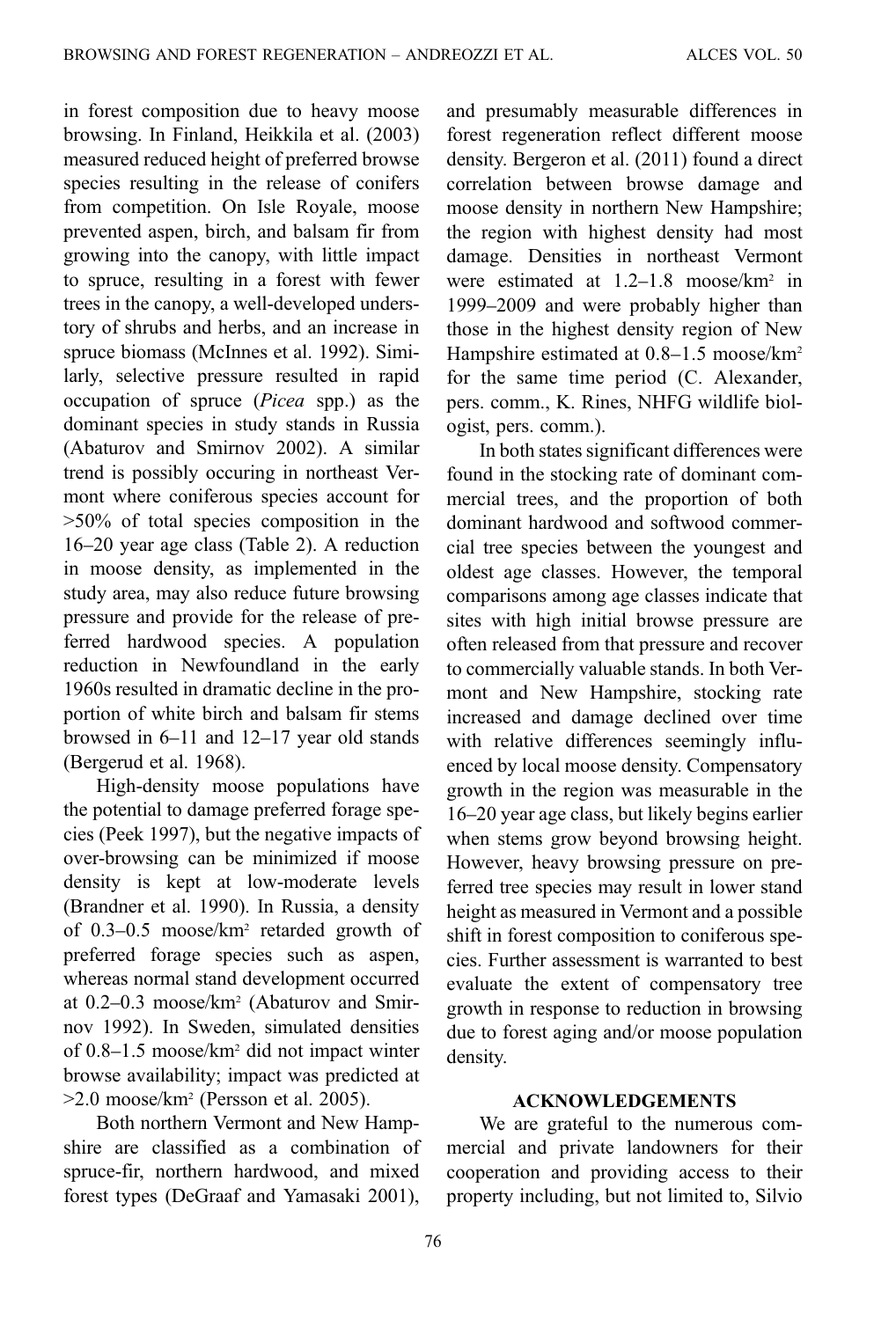O. Conte National Fish and Wildlife Refuge, Plum Creek, Heartwood Forestland Fund, and Devost Leasing. We thank D. Bergeron, C. Alexander (VTFW moose biologist), and K. Rines (NHFG moose biologist) for providing useful data. We are also thankful to T. Millette, H. Stabins, W. Leak, and M. Yamasaki for providing knowledge and guidance throughout the project, and to J. Trudeau, N. Fortin, and J. Comeau for assistance in the field.

# **REFERENCES**

- ABATUROV, B. D., and K. A. SMIRNOV. 1992. Formation of stands on clearings in forests with different moose population density. Bulletin Moskovskava Obshestva Isputatelij Prirodi Otdelenie Biologii 97:  $3 - 12$ .
- $-$ , and  $-$  2002. Effects of moose population density on development of forest stands in central European Russia. Alces Supplement 2: 1–5.
- ANGELSTAM, P., P. E. WIKBERG, P. DANILOV, W. E. FABER, and K. NYGREN. 2000. Effects of moose density on timber quality and biodiversity restoration in Sweden, Finland, and Russian Karelia. Alces 36: 133–145.
- BERGERON, D. H., P. J. PEKINS, H. F. JONES, and W. B. LEAK. 2011. Moose browsing and forest regeneration: a case study in northern New Hampshire. Alces 47: 39–51.
- BERGERUD, A. T., and F. MANUEL. 1968. Moose damage to balsam fir-white birch forests in central Newfoundland. The Journal of Wildlife Management 32: 729–746.
	- —, ———, and H.WHALEN. 1968. The harvest reduction of a moose population in Newfoundland. The Journal of Wildlife Management 32: 722–728.
- BERGSTRÖM, R., and K. DANELL. 1986. Moose winter feeding in relation to morphology and chemistry of six tree species. Alces 22: 91–112.
- BRANDNER, T. A., R. O. PETERSON, and K. L. RISENHOOVER. 1990. Balsam fir on Isle

Royale: Effects of moose herbivory and population density. Ecology 71: 155–164.

- BUBENIK, A. B. 1997. Behavior. Pages 173- 222 in A. W. Franzmann and C. C. Schwartz, editors. Ecology and Management of the North American Moose. Smithsonian Institute Press, Washington, D.C., USA.
- CARVELL, K. L. 1967. The response of understory oak seedlings to release after partial cutting. West Virginia University Agricultural Experiment Station, Bulletin 553. Morgantown, West Virginia, USA.
- DAVIDSON, D. W. 1993. The effects of herbivory and granivory on terrestrial plant succession. Oikos: 23–35.
- DEGRAAF, R. M., and M. YAMASAKI. 2001. New England Wildlife: Habitat, Natural History, and Distribution. University Press of New England, Hanover, New Hampshire, USA.
- EDENIUS, L., M. BERGMAN, G. ERICSSON, and K. DANELL. 2002. The role of moose as a disturbance factor in managed boreal forests. Silva Fennica 36: 57–67.
- FAISON, E. K., G. MOTZKIN, D. R. FOSTER, and J. E. MCDONALD. 2010. Moose foraging in the temperate forests of southern New England. Northeastern Naturalist 17:  $1-18.$
- HEIKKILA, R., P. HOKKANEN, M. KOOIMAN, N. AYGUNEY, and C. BASSOULET. 2003. The impact of moose browsing on tree species composition in Finland. Alces 39: 203–213.
- JACOBS, R. D. 1969. Growth and development of deer-browsed sugar maple seedlings. Journal of Forestry 67: 870–874.
- LEAK, W. B. 2007. Accuracy of regeneration surveys in New England northern hardwoods. Northern Journal of Applied Forestry 24: 227–229.
- ———, D. S. SOLOMON, and P. S. DEBALD. 1987. Silvicultural guide for northern hardwood types in the Northeast (revised). Research Paper NE-603. U.S.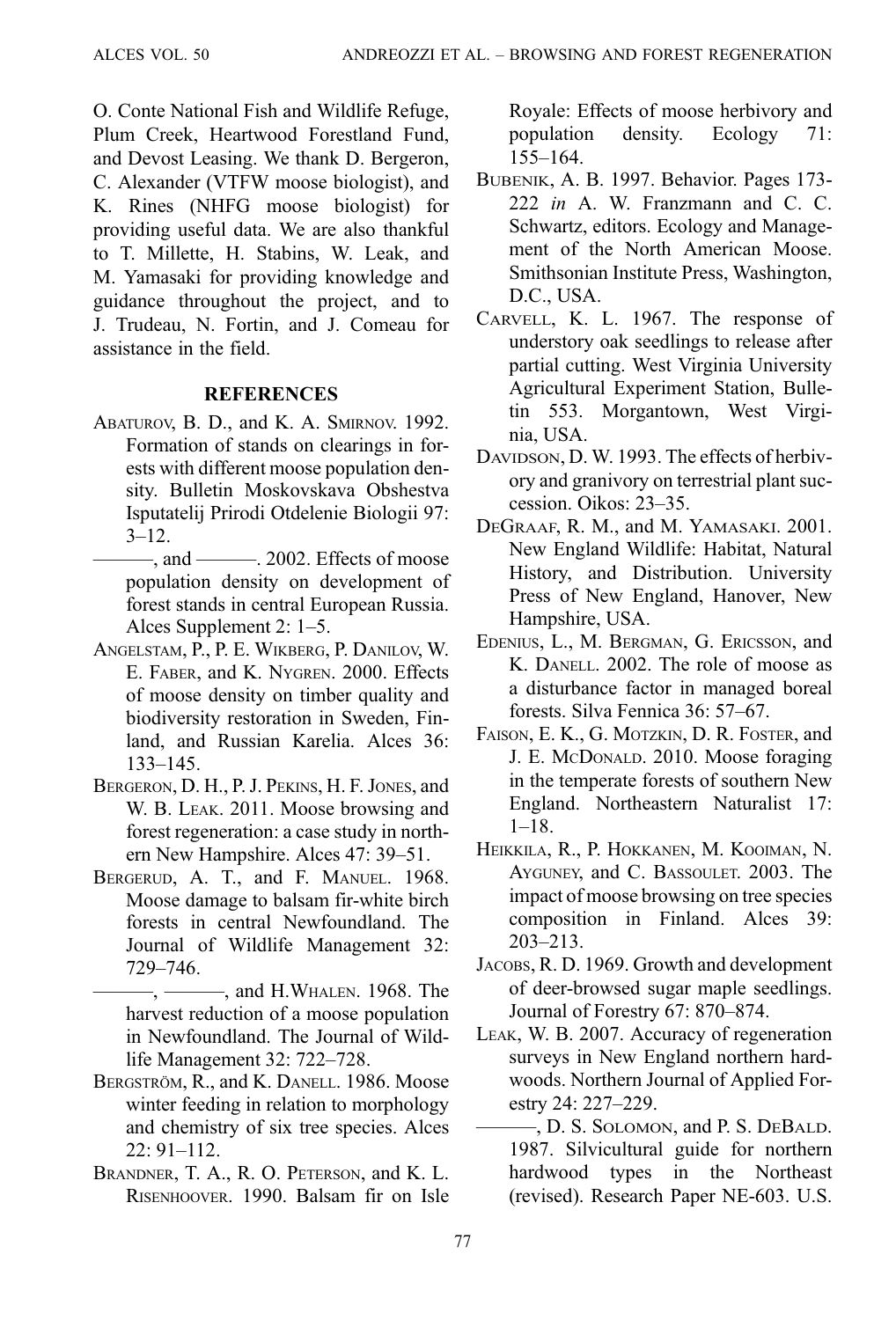Department of Agriculture, Forest Servie, Northeastern Forest Experiment Station, Broomall, Pennsylvania, USA.

- MCINNES, P. F., R. J. NAIMAN, J. PASTOR, and Y. COHEN. 1992. Effects of moose browsing on vegetation and litter of the boreal forest, Isle Royale, Michigan, USA. Ecology 73: 2059–2075.
- MCLAREN, B. E. 1996. Plant-specific response to herbivory: simulated browsing of suppressed balsam fir on Isle Royale. Ecology 77: 228–235.
- MILLETTE, T. L., D. SLAYMAKER, E. MARCANO, C. ALEXANDER, and L. RICHARDSON. 2011. AIMS-Thermal - A thermal and high resolution color camera system integrated with GIS for aerial moose and deer census in northeastern Vermont. Alces  $47 \cdot 27 - 37$ .
- NORTH EAST STATE FORESTERS ASSOCIA-TION (NEFA). 2007. The economic importance and wood flows from Vermont's forests. North East State Foresters Association, Concord, New Hampshire, USA.
- PEEK, J. M. 1997. Habitat relationships. Pages 351–375 in A. W. Franzmann and C. C. Schwartz, editors. Ecology and Management of the North American Moose. Smithsonian Institute Press, Washington, D.C., USA.
	- —, D. L. Urich, and R. J. MACKIE. 1976. Moose habitat selection and relationships to forest management in northeastern Minnesota. Wildlife Monographs 48:  $3-65.$
- PERSSON, I. L., K. DANELL, and R. BERGSTRÖM. 2005. Different moose densities and accompanied changes in tree morphology and browse production. Ecological Applications 15: 1296–1305.
- PRUSS, M. T., and P. J. PEKINS. 1992. Effects of moose foraging on browse availability in New Hampshire deer yards. Alces 28: 123–136.
- RENECKER, L. A., and C. C. SCHWARTZ. 1997. Food habits and feeding behavior. Pages 403–439 in A. W. Franzmann and

C. C. Schwartz, editors. Ecology and Management of the North American Moose. Smithsonian Institute Press, Washington, D.C., USA.

- RISENHOOVER, K. L., and S. A. MAASS. 1987. The influence of moose on the composition and structure of Isle Royale forests. Canadian Journal of Forest Research 17: 357–364.
- SCARPITTI, D. 2006. Seasonal home range, habitat use, and neonatal habitat characteristics of cow moose in northern New Hampshire. University of New Hampshire, Durham, New Hampshire, USA.
- ———, C. HABECK, A. R. MUSANTE, and P. J. PEKINS. 2005. Integrating habitat use and population dynamics of moose in northern New Hampshire. Alces 41: 25–35.
- SNYDER, J. D., and R. A. JANKE. 1976. Impact of moose browsing on boreal-type forests of Isle Royale National Park. American Midland Naturalist 95: 79–92.
- SWITZENBERG, D. F., T. C. NELSON, and B. C. JENKINS. 1955. Effect of deer browsing on quality of hardwood timber in northern Michigan. Forest Science 1: 61–67.
- THOMPSON, I. D., and R. W. STEWART. 1997. Management of moose habitat. Pages 377-401 in A. W. Franzmann and C. C. Schwartz, editors. Ecology and Management of the North American Moose. Smithsonian Institute Press, Washington, D.C., USA.
- THOMPSON, M. E., J. R. GILBERT, G. J. MATULA Jr., and K. I. MORRIS. 1995. Seasonal habitat use by moose on managed forest lands in Maine. Alces 31: 233–245.
- TRIMBLE, G. R. 1968. Form recovery by understory sugar maple under unevenaged management. U.S. Department of Agriculture, Forest Service Research Note NE-89. Northeastern Forest Experiment Station, Broomall, Pennsylvania, USA.
- VERMONT FISH AND WILDLIFE DEPARTMENT (VTFW). 2008. Big Game Management